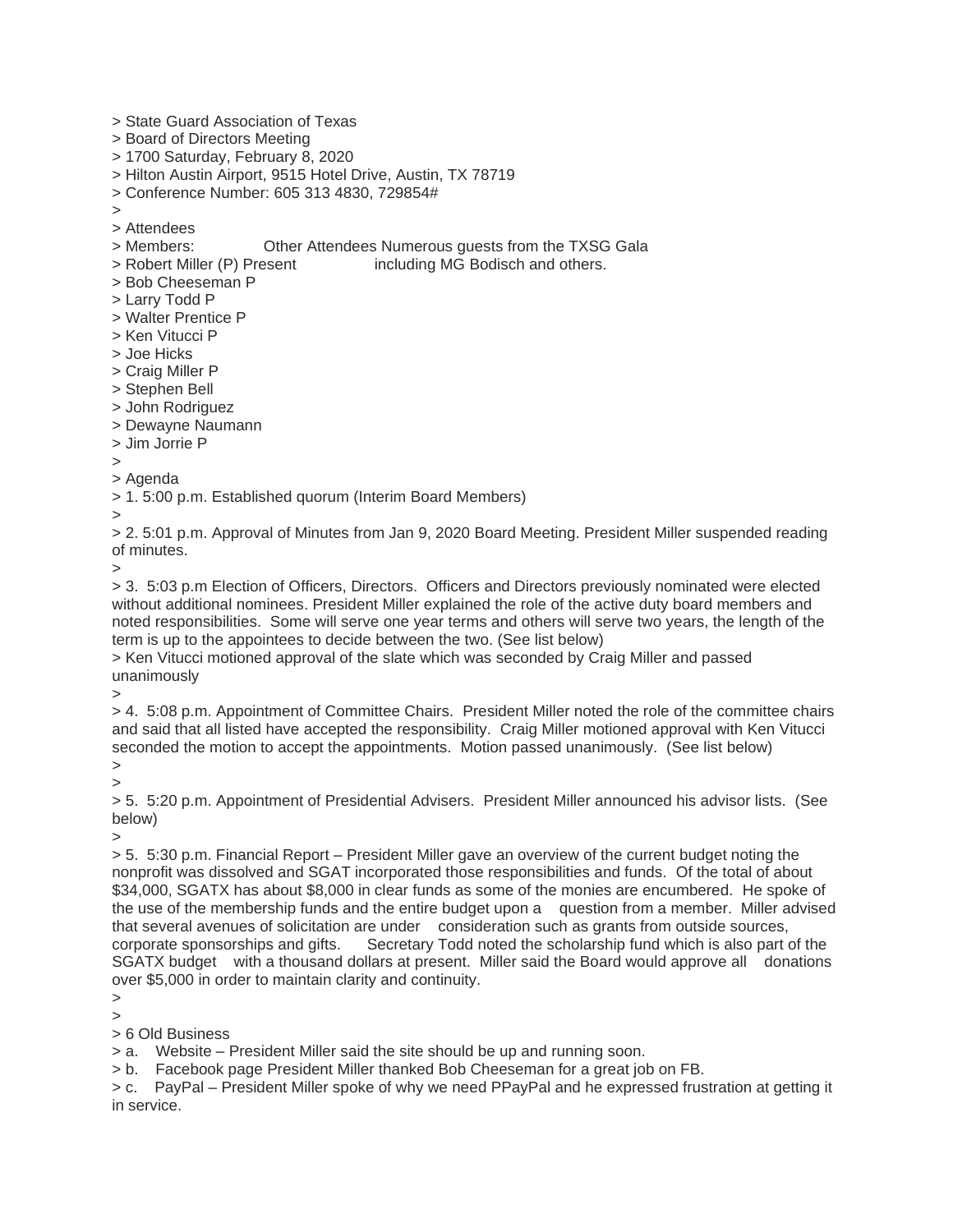>

> 7 New Business

>

> a. Member Approve Charter Member Concept. A Brief discussion after President Miller explained the following concept for charter members.

 $\overline{\phantom{a}}$ 

> (From previous e mail) The Interim Board of Directors has approved a

special designation as "Founding Member" on Membership Certificates issued after a date certain in CY 2020 to be decided by the Permanent Board. In addition to printing "Founding Member" on the Membership Certificate, the Board also approved the addition of ribbon devices on the SGATX Membership Ribbon for both Founding Member and Life Members. More information will follow after 8 February 2020.

>

> Motion to approve the concept above was made by Nolan Stone and seconded by David Golden. Motion passed unanimously

>

 $\overline{\phantom{a}}$ 

> b. 5:45 p.m. Discuss Device for Ribbon for Charter Member –President Miller explained the ribbon possibilities. Decision is pending.

> >

> In addition to printing "Founding Member" on the Membership Certificate the Board will consider the possibility of a ribbon device for the SGATX Membership Ribbon at its February 8 meeting. The Bronze Hourglass Device is currently authorized for those who are Life Members. Another device would be under consideration if the Board approves its use. More information will follow after the February 8, 2020 meeting.

>

>

>

> 8. 5:50 p m Other Business as needed. MG Bodisch thanked the SGATX officers and members for their work and he committed his continued support and the support of his staff and the State Guard. He said the data bases should be available as necessary. He said he appreciated the method in which resources can be used by the two organizations.

> >

> 9. 5:55 p.m. Next Meeting Date and Time was not set dependent upon input from members.

>

> 6:00 p. m. President Miller called for a motion to adjourn which was motioned by Secretary Todd and the meeting adjourned.

> >

> NOMINATED OFFICERS, ACTIVE DUTY BOARD MEMBERS, COMMITTEE CHAIRS AND ADVISORS - 2020

> > -----Nominated Officers

>

> Bob Miller - President

> > Walter Prentice – First Vice President

 $\overline{\phantom{a}}$ > Jim Jorrie – Second Vice President

>

```
> Larry Todd – Secretary
```
>

> Treasurer – John Rodriguez

>